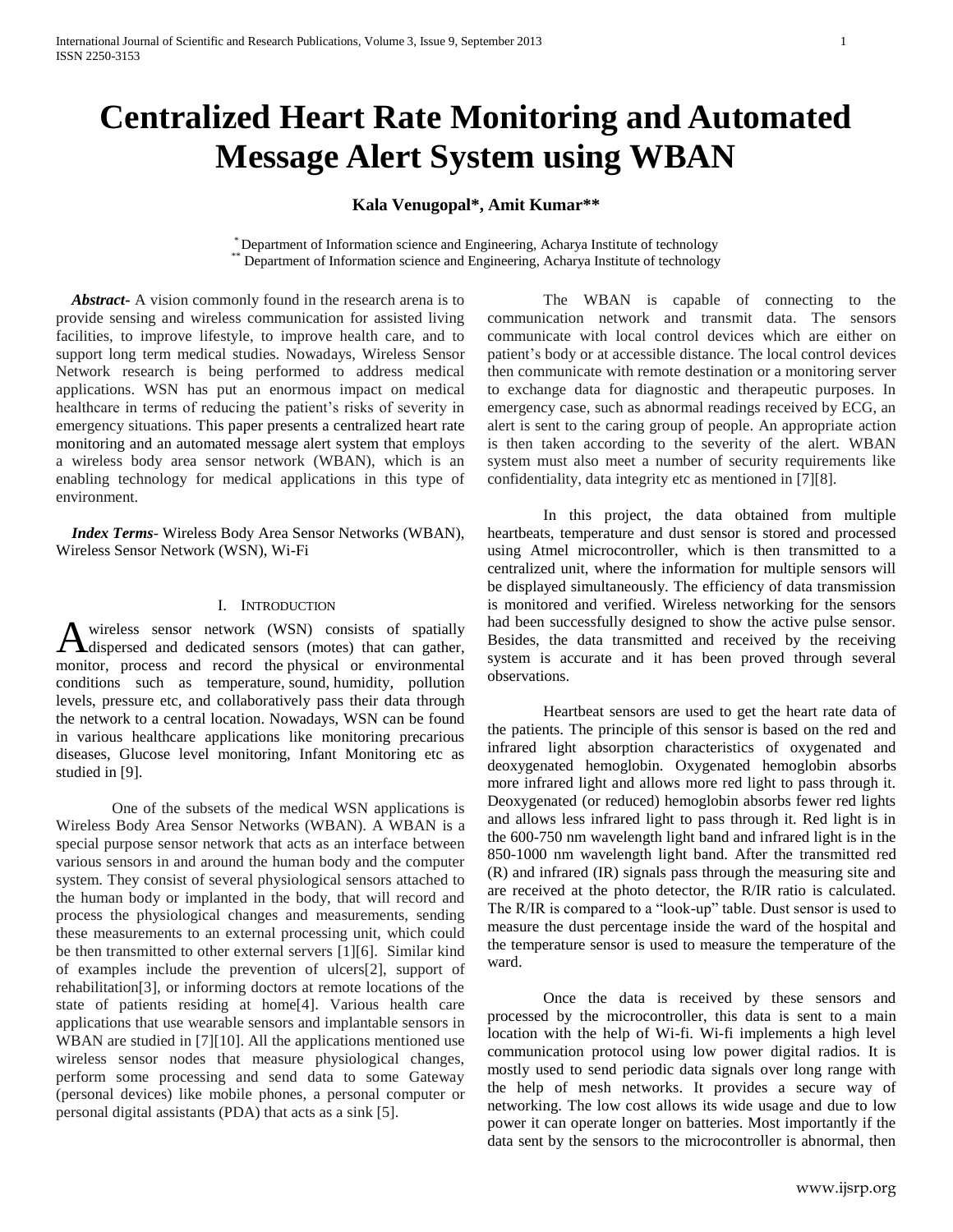International Journal of Scientific and Research Publications, Volume 3, Issue 9, September 2013 2 ISSN 2250-3153

an automatic message is sent to the doctor so that the patient can be attended. Each patient is authenticated with a unique ID (identification) number, so that there is no confusion in attending the suffering patient.

# II. METHODOLOGY

 The working principle for this project is the easy measurement of a patient's vital parameter through a new sensor based device and the communication network provided by the gateway and Wi-fi technology. These two technologies combine to build a fast monitoring system for hospitals and healthcare centers and are very practical.

An optical sensor based device called heartbeat sensor is used to measure both pulse rate and hemoglobin level. It passes the light waves through a thin body part such as finger and a photo-detector at the other end measures the intensity of both. More oxygenated hemoglobin absorbs more infrared light and passes the red light. Deoxygenated (or reduced) hemoglobin absorbs few red lights and allows less infrared light to pass through it. This information or data is sent to the microcontroller which analyzes this information. Then this information is sent to the monitoring system (computer in the ward) which collects the data from the patients and then transmits it to the main location. Each such set consist of Microcontroller AT89S52, temperature sensor, dust sensor and heartbeat sensor. The dust sensor which is present in the ward itself detects the percentage of dust in the surroundings (ward) and helps in the precaution of the patients. The temperature sensor detects the temperature of the ward. This combination set of Microcontroller AT89S52, temperature sensor, dust sensor and heartbeat sensor acts as the transmitter part. The data obtained from these sensors are stored in the host computer. The data in the host computer can be Wi-fied anywhere in the network. Here it is wi-fied to a main location (monitoring server). This whole setup constitutes the receiver part. The data transmission is started as soon as all the connections are done. Each node (patient) has different ID number which has been assigned using AT89S51 controller. This ID number is important to differentiate the data, once it is received at the receiver end. Thus, overlapping of data can be avoided. Multiple data will be identified at the receiver end and will be shown on a single monitor. Thus, it could be easier for the medical practitioner to monitor a number of patients simultaneously. This monitoring will also view the active heartbeat and temperature sensor. Therefore, any idle or inactive sensor will be neglected.

The monitoring application is designed with the help of .Net and C#. These tools are system design software that provides engineers and scientists the required tools needed to create and deploy measurement and control systems through unprecedented hardware integration.

The data obtained from the sensors are real time data. If the data obtained from the heartbeat sensors shows any abnormality, automatic message alert is sent to the doctor's mobile also. The other sensors may also show abnormalities, in that case, the staffs or the nurses who are intimidated from the monitoring server, would take care of the scenario.



Figure 1: Block diagram for the Centralized Heart Rate Monitoring system

## III. RESULTS

 The proposed system provides a web application for the observer to monitor the patients simultaneously using internet connections.



Figure 2: Proposed system diagram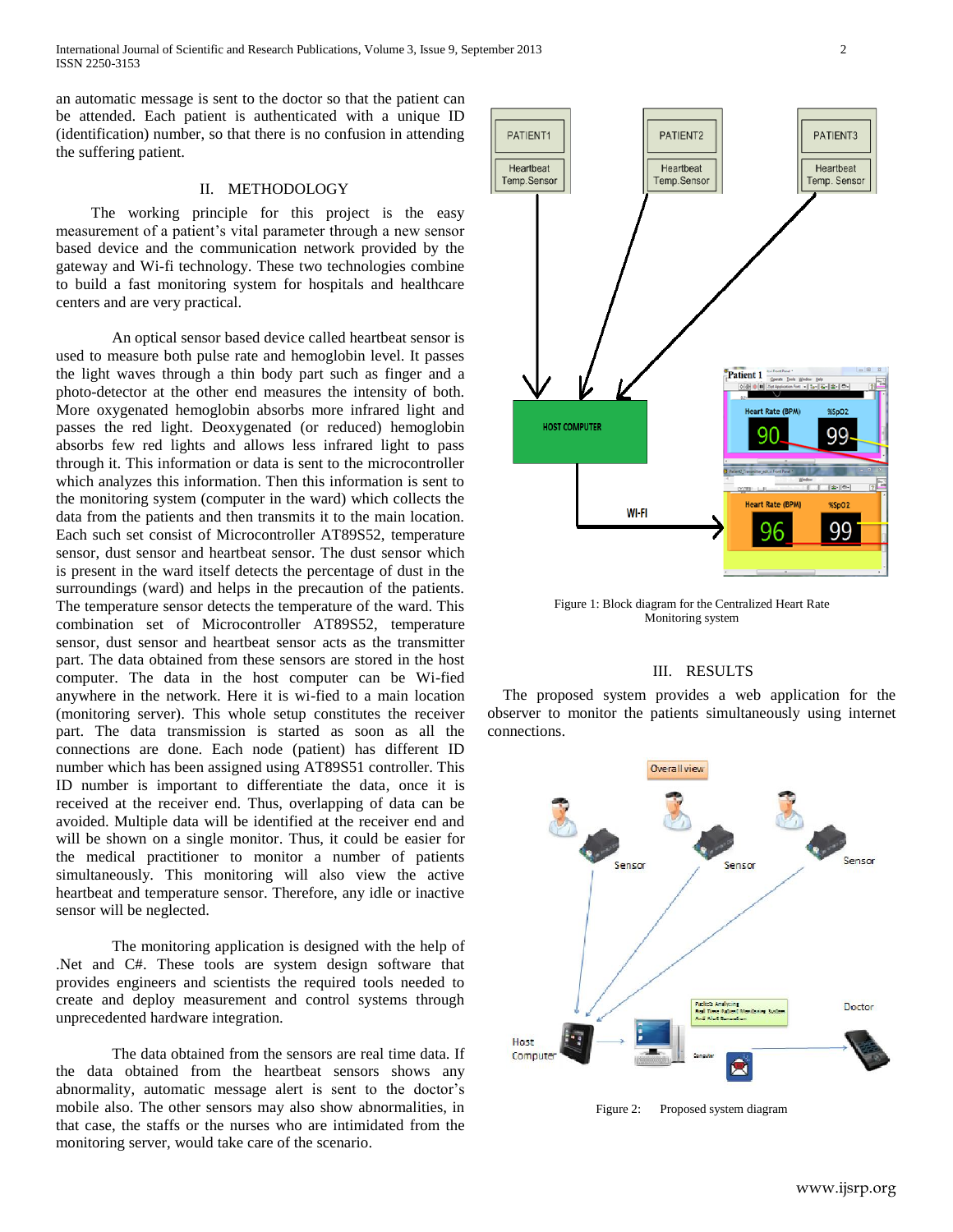As shown in the above proposed system diagram the observer opens the web application through the web browser. The operations are then selected by the observer. The observer collects the data of the patients from the host computer. The host computer sends the appropriate data through Wi-Fi. The observer then collects the information for the references. If the data received shows any abnormalities like abnormal heartbeat rate, abnormal temperature of the ward or the abnormal dust density of the ward, then an automatic message is sent to the doctor through the application to show the deteriorating condition of the patient or the ward.

Whenever the system collects the data from the patients, i.e. the host computer, the data can be stored in it and then be transmitted anywhere, where there is an appropriate Wi-Fi connection. It is transmitted to a main location where it is viewed continuously. The doctors and the nurses far away from the patients can simultaneously monitor the patients.

Various test cases were generated and the results were inferred from the test cases. The normal range for the heart rate of a patient was taken as 65bpm to 100bpm. The normal range for the dust percentage in the ward was taken as 005% to 020%.

 The reading from patient 1 is taken from the host computer and then wi-fied to the main computer. Figure 3 demonstrates the condition of the patient to be normal.



Figure 3: Normal Heart rate and temperature reading from patient 1

 The reading from patient 1 is again taken from the host computer and then wi-fied to the main computer. Figure 4 below demonstrates the condition of the patient 1 to be abnormal. If there is any abnormal reading in the real time data from the sensors, an automatic message alert is sent to the mobile phone of the doctor or the health care professional.



Figure 4: Abnormal Heart rate and temperature reading from patient 1

Here, a single microcontroller is used for a single patient. Similarly more number of microcontrollers can be used to obtain the results from multiple patients. Figure 5 demonstrates the reading from multiple patients.



Figure 5: Reading from different patients

#### IV. CONCLUSION

 The recent advances in the WBAN has the ability to integrate technology with existing applications or medical support platforms and deploy large scale systems that operate in unsupervised environments. The main objective of this project is to establish a wireless body area sensor network for handling real time data from different sensors and forwarding the data received by the host computer in the TTL format to the USB format on the receiving computer. The data that is transmitted and received is real time data and accurate. These features allow this system to be deployable in the hospitals or any institution that provides medical and nursing care. Further improvements on the paper includes expanding the system to mobile and remote patients, who are connected to a centralized monitoring system and doctors, using wireless body area network.